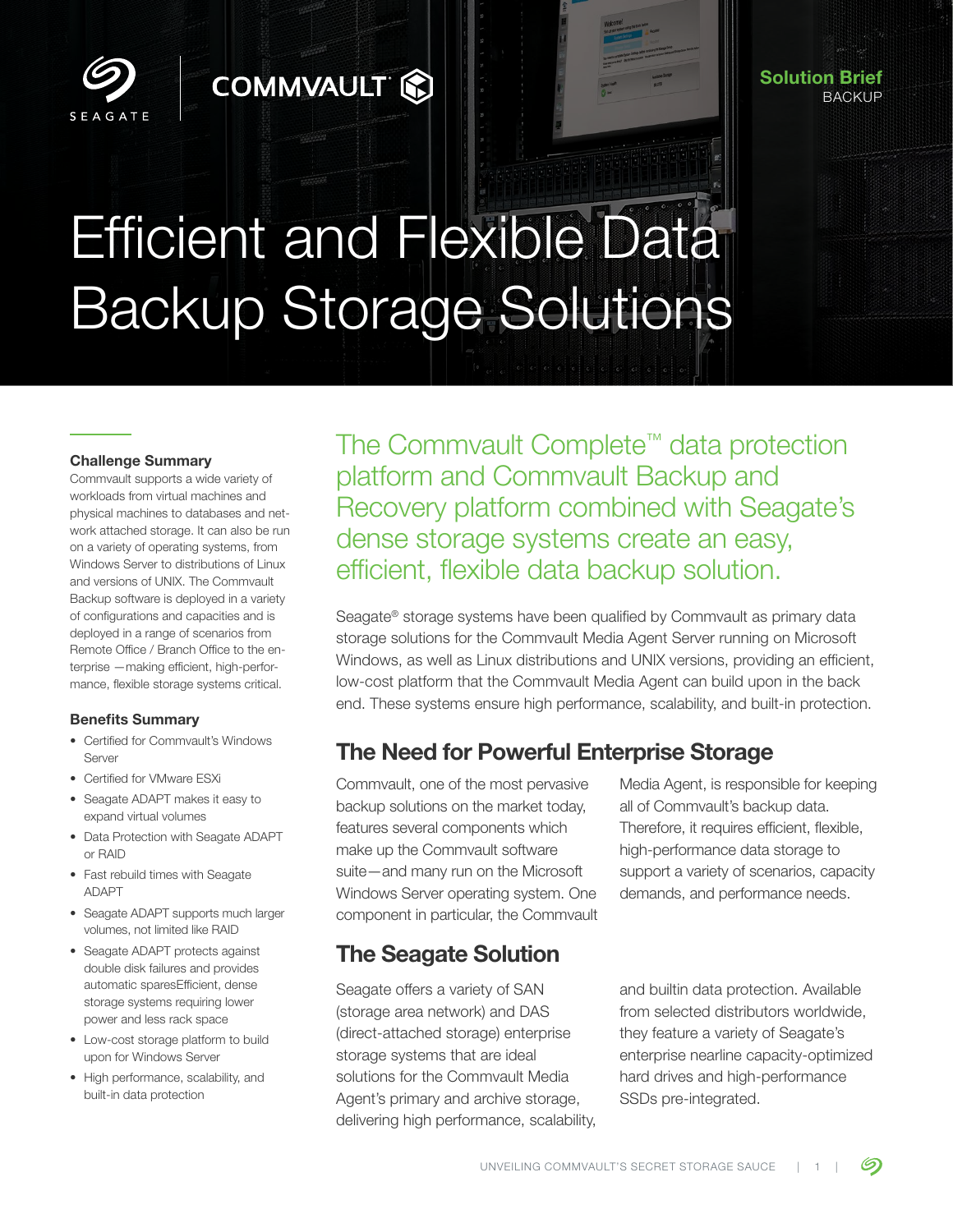

The Seagate Exos® X system series offers families of 2U and 5U form-factor chassis using one of Seagate's hardware RAID controllers, enabling Fibre Channel or iSCSI SAN solutions. These capacity-optimized disk and hybrid disk/flash SAN arrays enable up to 84 drives and 1.3PB of raw data storage with integrated Seagate hardware-based data protection using RAID and Seagate ADAPT erasure coding technology.



The Seagate Exos E system series offers families of 2U and 5U form-factor chassis with high-performance interfaces to enable DAS for JBOD (just a bunch of disks) server-attached solutions. These disk and hybrid disk/flash DAS JBODs in 2U and 5U form factors support up to 84 drives and 1.3PB of raw data storage with a 12Gb/s SAS interface for up to 28.8GB/s throughput in a dual controller configuration.



The Seagate Nytro X features SAN controllers (3005, 4005, and 5005) that use Seagate's proven RAID and erasure coding ASICs and Seagate ADAPT (Autonomic Distributed Allocation Protection Technology) next-gen erasure coding technology to enable rebuilds that are up to 95% faster than traditional solutions. As capacity grows, rebuild times can be cut from many hours or days to minutes using ADAPT. These controllers also provide thin provisioning, snapshots, asynchronous replication, and allow capacity expansion beyond the chassis by adding Seagate's optional expansion disk arrays (EBODs).



The Seagate Nytro<sup>®</sup> E 2U24 system is a high-performance SAS-based allflash array that supports up to 24 SSDs and provides throughput of 28.8GB/s with dual 12Gb/s SAS controllers for maximum throughput and expansion to up to 16 enclosures and up to 384 drives.

All of Seagate's enterprise storage systems are built for demanding data centers and include active-active redundant components (hot-standby spare) with automatic failover and redundant hot-swap of key components. Enterprise system management features ensure they're simple to maintain while

Seagate's patented AcousticShield™ technology in certain models enables maximum performance from every drive. Additionally, they've been certified by VMware as primary data storage solutions for their popular ESXi server software, offering an efficient, low-cost storage platform to build upon.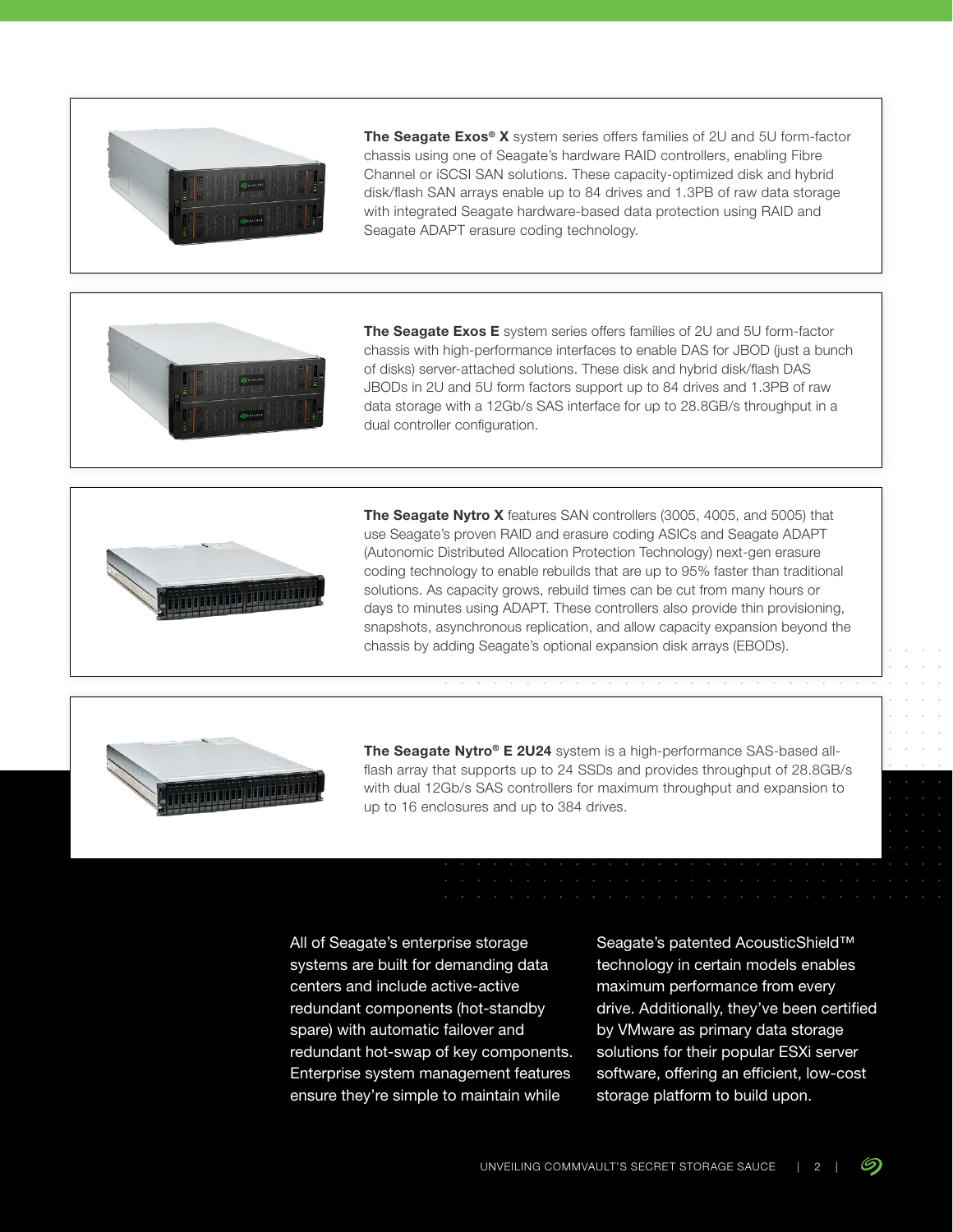### Seagate Drive and System Benefits

All system components—enclosure, controller, firmware, and drives—are developed and optimized by Seagate engineers to work together seamlessly. This reduces support calls and eliminates

technical learning curves. Our modular architecture makes components interchangeable between systems, and upgrades are simple due to common FRUs, PCMs, controllers, and software.

- Cost-effective JBOD-SAS models
- High-performance, flexible connectivity options for any VMware environment with SAS, iSCSI, and Fibre Channel
- High-density solutions built for modern data center or server closet
- Unfettered data access with dual-redundant controllers capable of achieving up to 7GB/s sequential read, 5.5GB/s sequential write performance
- Seamless data center scalability with single enclosures that host up to 1.3PB of data
- Thin provisioning saves on storage costs by dedicating storage only when needed
- Virtual storage pools streamline management
- Improved performance for read-intensive workloads while minimizing SSD cost
- SED- and FIPS-capable devices extend data security with array-based data-at-rest encryption
- Auto tiering (with optional software bundle) accelerates performance with SSDs while providing the cost and capacity benefits of HDD
- Snapshots (with optional software bundle) reduces RPO and RTO with efficient, bock-based hardware snapshots
- Asynchronous replication (with optional software bundle) replicates data between arrays for business continuity and disaster recovery
- Easy setup, maintenance, and expansion

#### Why Seagate ADAPT Makes a Difference with Commvault

Seagate ADAPT data protection, a form of distributed parity RAID, enables faster-than-ever drive rebuilding.

- Automatic rebalancing of stripe health (REFT) allows more drive failure protection
- Avoids idle spare drives (all drives provide performance and spare capacity is distributed evenly)
- Allows mixed drive sizes and easy capacity expansion
- Works with SSD and HDD groups